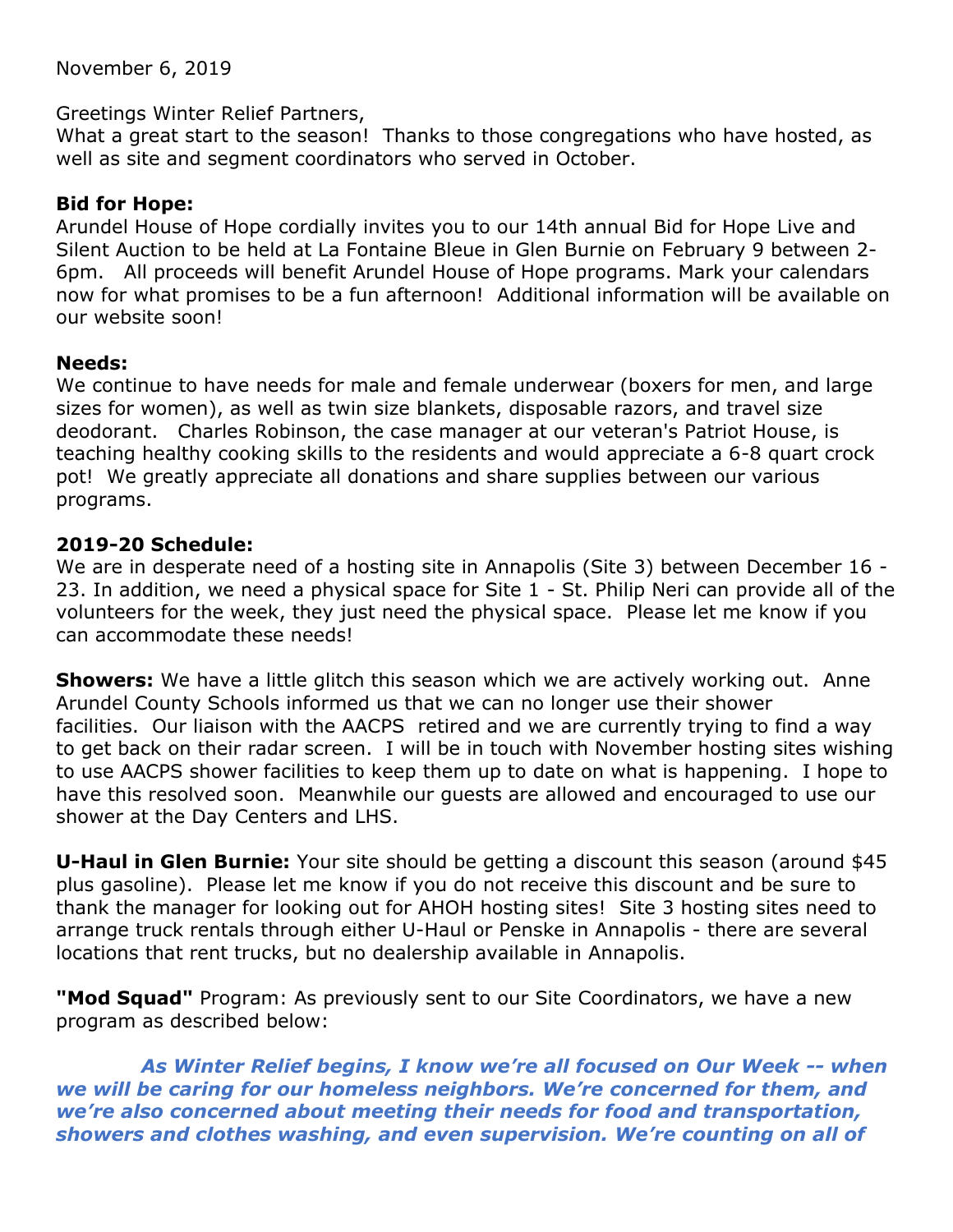*our team members, but we also know that a team member may need to step aside, due to illness, or family or work concerns.*

*The Arundel House of Hope has a new program that will provide volunteers who can backstop teams when the need arises. These are experienced Winter Relief volunteers we can reach out to, knowing that they will be ready, willing, and able to help us. The program is called "the Mod Squad." For years there have been individuals who were available on short notice, but it's now time to expand (and formalize) this small group of volunteers.*

*The Mod Squad can work for our team only if all Winter Relief sites ask their teams for volunteers who can be available to fill in at the other sites. And so, I'm asking you – can we put you on the list of volunteers who may be able to fill in at other Winter Relief sites on short notice? We need you!*

*Please sign up by emailing Pam Biddlecomb at [pbiddlecomb@arundelhoh.org.](mailto:pbiddlecomb@arundelhoh.org) Let Pam know your name, affiliation, and how to get in touch with you, by phone, text, and/or email. Please also tell her which tasks you have helped out with – meal prep, transportation, etc. And put MOD SQUAD in the subject line. I know that having the Mod Squad up and running will bring a great sense of relief to all of us, knowing that "they have our back."*

Thank you to those who have already responded and placed their name on our list! Please email me if you can help in this way - we occasionally need help with transportation as well. If you can assist with driving guests to the site (you can use our van), we would love to add you to our list!

#### **Reminders of Upcoming Meetings:**

November 12, December 10, January 14, February 11, March 10: Site Coordinator Meetings at Arundel House of Hope Community Recovery Center. We will be meeting the second Tuesday of every month between November and March, followed by our *End of the Season Appreciation Dinner* in April. Each month we will have guest speakers from various county organizations who provide services to those experiencing homelessness and/or drug addictions and mental health challenges. On November 12 we will be offering Narcan (naloxone) training. Kits will be distributed for those who attend. I am hopeful to also have a guest speaker talk to us about medical marijuana.

December 21 (Winter Solstice): Save the Date for **The Longest Night Memorial Service**, 4:30pm; Sponsored by Arundel House of Hope and the AA County Coalition to End Homelessness. Location: Lawyer's Mall; Annapolis - We read the names and share in the memory of those individuals who died while homeless in Anne Arundel County in 2019 shining a light of hope and remembrance into the longest night of the year. Sunset at 4:47pm. We request hosting sites make provisions to transport our guests to this service in memory of their friends.

March 28, 9:30am-3:00pm: 12th Annual Homeless Resource Day at Annapolis High School. Please note this has been moved from October to March this year.